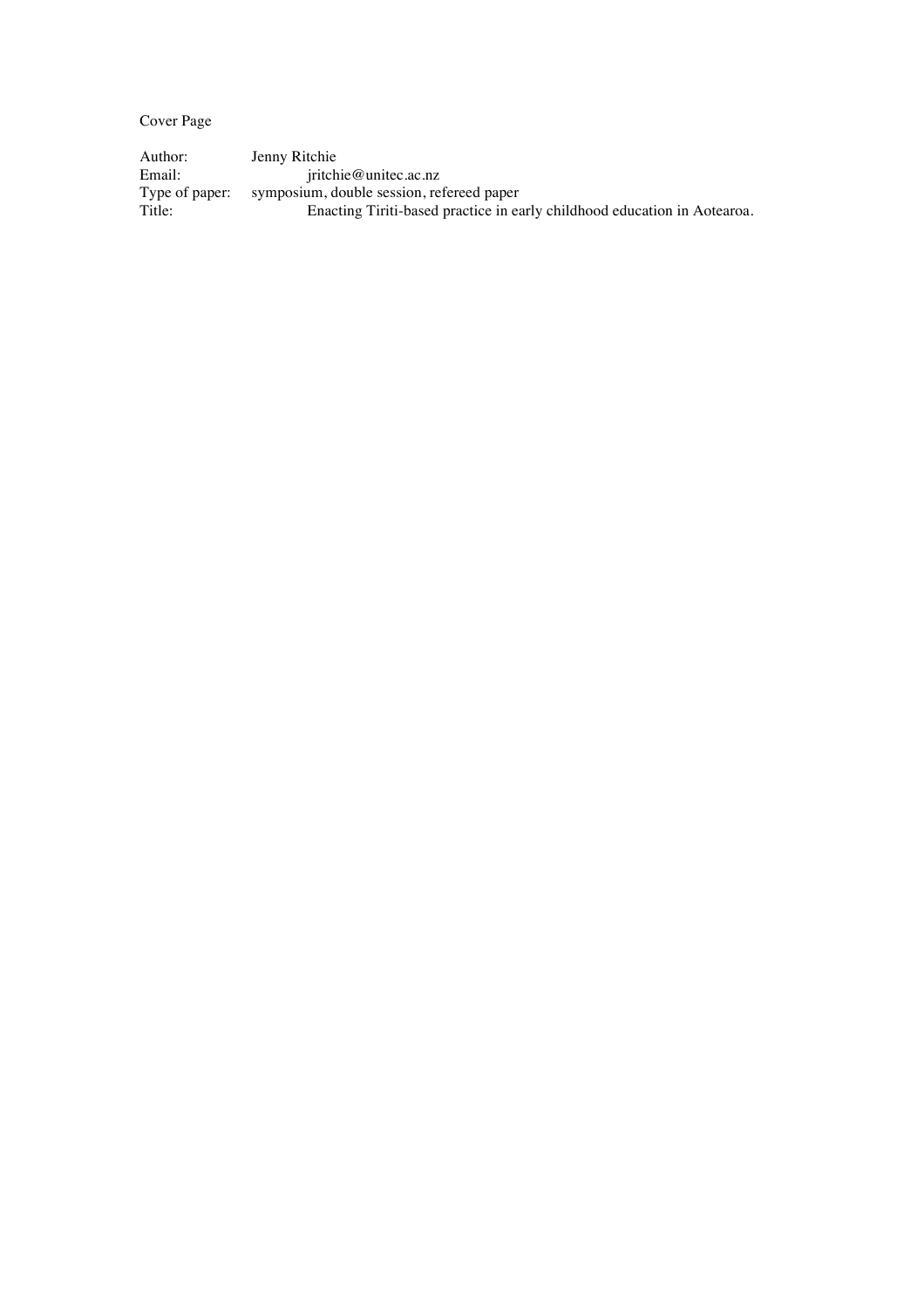Title: Enacting Tiriti-based practice in early childhood education in Aotearoa.

Abstract:

*The early childhood curriculum, Te Whāriki, suggests that educators consider the following reflective question: "In what ways do the environment and programme reflect the values embodied in Te Tiriti o Waitangi, and what impact does this have on adults and children?" (Ministry of Education, 1996, p. 56). Since Te Tiriti has become part of such early childhood education discourse in Aotearoa, teachers and teacher educators have engaged in consideration as to what this means in terms of their practice (Cubey, 1992; Rau & Ritchie, 2003,2006; Ritchie, 2002, 2007; Working Party on Cultural Issues. Rōpū Hanga Tikanga, 1990). This paper will utilise some data from a recent Teaching and Learning Research Initiative study, Te Puawaitanga (Ritchie and Rau, in press), to illustrate some possibilities for Tiriti-based enactment that honours the relationships between educators and whānau/families as central to the learning process and educational programme. Teachers in this view accept responsibility for generating programmes that reflect their commitment to Tiriti-based practice, involving tamariki and whānau of their centres as co-constructors in a process in realisation of the vision of Ka Hikitia – Managing for Success: Māori Education Strategy, 2008-2012, for Early childhood services to "promote and reinforce Māori cultural distinctiveness in the context of their teaching and learning environments" (Ministry of Education, 2008, p. 31).*

## *Background:*

The early childhood care and education community in Aotearoa have a proudly progressive history of commitment and responsiveness to social justice (May, 1992, 1997, 2001, 2006), including comparatively early recognition of the significance of Te Tiriti o Waitangi in both organisational structure and pedagogical practice (Cooper & Tangaere, 1994; Cubey, 1992; Hawira, Mitchell, & Baxter, 1990; Te Tari Puna Ora o Aotearoa/New Zealand Childcare Association, 1992; Working Party on Cultural Issues. Rōpū Hanga Tikanga, 1990). The strongly bicultural first national early childhood curriculum, Te Whäriki (Ministry of Education, 1996), promulgated somewhat incongruously during the National government's regime of the 1990s, is testament to the commitment of the early childhood care and education sector to a paradigm based in recognition of Mäori as the Indigenous people, language and culture of this land.

Despite this rhetorical commitment in organisational policies and curriculum documents, however, our colonialist legacy has meant that the huge majority of non-Mäori early childhood educators and teacher educators lack the skills and knowledge to implement these expectations. In 2006 the Ministry of Education reported that there were 533 Mäori registered early childhood teachers out of a total of 8091, (or 6.58%). The implications for te reo become clearer when we note that in the 2007 Ministry of Social Development Social Report reveals that only 1.6% of New Zealanders of European ancestry speak Mäori. Responses given in research asking early childhood teachers about their use of te reo may seem encouraging in that 75% of Pākehā early childhood teachers said that they use some Māori whilst teaching. However, 70% of these teachers reported themselves as speaking Māori "not very well" (Harkess, 2004, p. 12). Since language and literacy learning requires rigorous and comprehensive modelling of the requisite skills and vocabulary, it is clear that despite the stated intentions of policy makers, curriculum writers and many teachers, we face ongoing challenges with regard to ensuring equitable positioning of our Indigenous language and culture as a visible accessible taonga for all our tamariki, mokopuna and parents/whänau across the range of early childhood services.

## *Shifting Discourses:*

Superseding the inherently racist theories of cultural deficit, deprivation and disadvantage, were a range of discourses that seek to recognise and validate cultures alongside that of the dominant middleclass Western construct. These include:

- culturally appropriate practice (Ministry of Education, 1993);
- culturally relevant pedagogy (Bartolome, 1994; Bowman, 1991; Darder, 1991; Ladson-Billings, 1995; O'Loughlin, 1995; Troyna, 1993);
- culturally responsive pedagogy (Gibbs, 2006; S. May, 1999; Osborne, 1991);
- culturally sensitive approaches (Gonzalez-Mena, 1992; Mangione, Lally, & Singer, 1993);
- culturally consistent and inclusive programs (Booze, Greer, & Derman-Sparks, 1996);
- culturally congruent critical pedagogy (Hyun, 1998);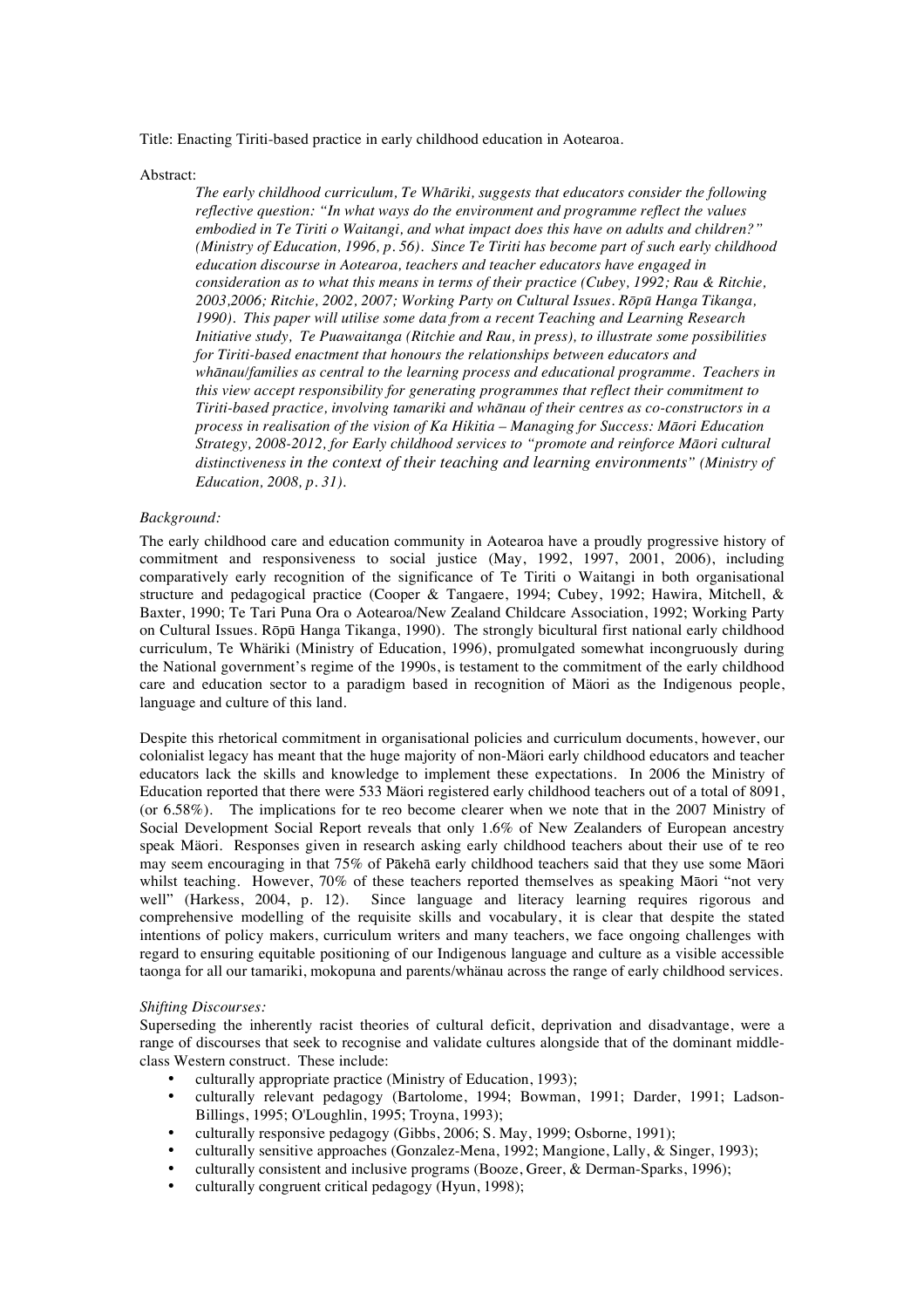• and educationally effective cultural compatibility (C. Jordan, 1985; Cathie Jordan, 1995).

All of these approaches recognise the "problem of discontinuity" between home and educational setting experienced by learners who are not members of the white middle-class dominant culture, and therefore do not share the same epistemological orientation (Ladson-Billings, 1995, p. 159). Attempts at implementing pedagogies based on affirmation of difference rather than a perception of deficit have been problematic however (Milner, 2007). Graham Hinangaroa Smith critiqued the 'taha Mäori' policies in this country for their tokenism and failure to deliver benefits for Mäori children (G. H. Smith, 1990). Similarly, Keri-Ann Hewitt, an Indigenous Hawaiian educationalist, wrote of her discomfort when she was required to impose culturally incompatible constraints such as preventing collaboration amongst children in a programme which ostensibly espoused 'cultural compatability' for Native Hawaiian children (Hewitt, 1996). Representation, legitimacy, and accountability to Indigenous people, as well as other ethnic groups, in the conceptualisation, resourcing and implementation of educational discourses, is central to ensuring cultural (and linguistic) integrity and validation (Bishop, 2005).

Recent post-modern, post-structural and post-colonial theorising has sought to uncover and recover pathways for Indigenous and other cultures within educational discourse and practice (Cannella & Viruru, 2004; Dahlberg, Moss, & Pence, 1999; Duhn, 2007; Mac Naughton, 2005; Viruru, 2005). This theorising is founded in recognition of ongoing residual uneven power effects of a legacy of colonisation, confronting educational policy-makers and practitioners to acknowledge the power and privilege attached to their positioning, and the pervasive hegemonic salience yet paradoxical invisibility of the dominant culture. We are being challenged to find ways to include voices that have been traditionally excluded from research and policy arenas, those of children, families and Mäori (Carr, 2000; Duhn, 2007; Graue & Hawkins, 2007; Jipson & Jipson, 2005; Kiro, 2005; Love, 2002; Mac Naughton, Smith, & Lawrence, 2003; Prout, 2000; Rau, 2007; A. B. Smith, Taylor, & Gollop, 2000; Soto, 2007).

## *Research:*

The recently completed Teaching Learning Research Initiative<sup>1</sup> study, Te Puawaitanga - partnerships with tamariki and whānau in bicultural early childhood care and education (Ritchie and Rau, in press), utilised narrative research methodologies (Clandinin, 2007; Clandinin et al., 2006; Schulz, Schroeder, & Brody, 1997), informed by Kaupapa Māori and decolonising research and theoretical perspectives (Bishop, 2005; Jackson, 1992, 2007; Mead, 1996; G. H. Smith, 1997; L. T. Smith, 2005). The Mäori, Pākehā and Tauiwi educators involved in the study were all committed to enacting practices that are reflective of their commitment to honouring Māori ways of knowing, being and doing. Data was gathered by and with a range of early childhood teachers and Playcentre facilitators from ten different early childhood centres throughout Aotearoa. Uitilising these narrative approaches, teachers as engaged co-researchers, sought the voices of children and families attending their centres. As codirectors of the project, we were very mindful of the power of our positioning as co-directors and report writers, and of the trust that had been placed in our hands to weave together a collective storying from the narratives that had been shared with us (Clandinin et al., 2006).

In previous research (Ritchie, 1999, 2002), some early childhood teachers were observed attempting to deliver on the bicultural expectations of Te Whäriki by somewhat instrumentally incorporating simple aspects from the Māori language such as colours and numbers without any contingency to Māori knowledges or tikanga. This was not the case in the Puawaitanga study, where the usage of te reo was integrally linked with enactment of tikanga. The following discussion draws on selected data from this study, which may illustrate some of the possibilities and strategies employed by teachers committed to strengthening the delivery of te reo and tikanga within their practice and programmes.

Katherine<sup>2</sup>, a Tauranga kindergarten teacher, commented that the integration of te reo is important but equally important is that the "children to understand its concepts and contexts too." Penny is a very experienced head teacher in a Hamilton kindergarten. She leads very gently by example in enacting

 $\overline{a}$ 

<sup>&</sup>lt;sup>1</sup> We gratefully acknowledge the support of the Teaching Learning Research Initiative, a Ministry of Education fund administered by NZCER for our research.

<sup>&</sup>lt;sup>2</sup> Names have been changed.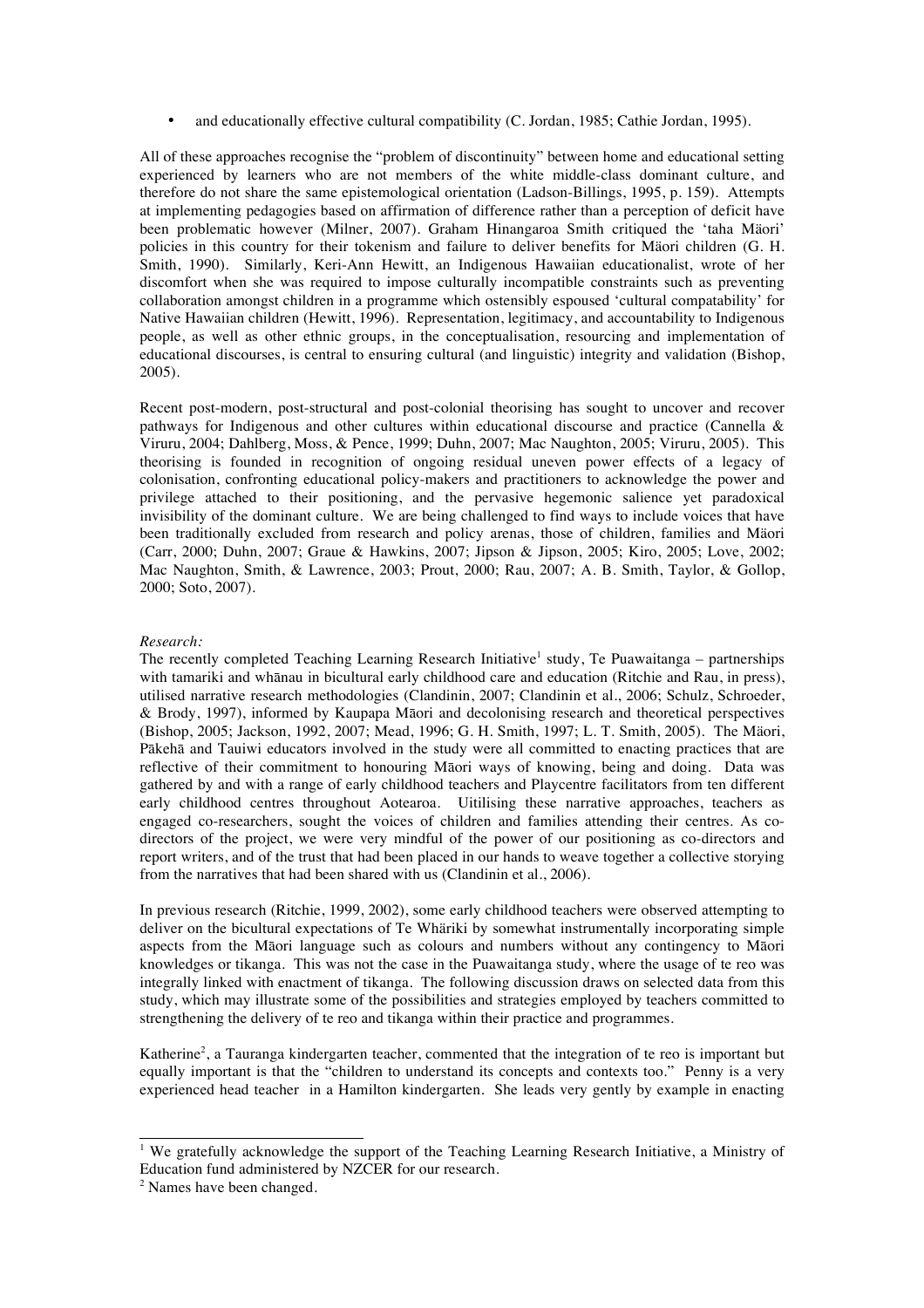her centre philosophy founded in concepts of manaakitanga (caring) and whanaungatanga (relationships):

As a Pākehā, I can be a good role model for our Pākehā families and show them it's not scary, it can be done, it's fabulous. And I say to them, 'Whanaungatanga is something that is universal. You don't have to be Māori to practice whanaungatanga. It's just a fabulous concept. We can all be there for each other'.

Data gathered during the study illustrates that the respect that these teachers emulate towards the Māori language and culture is further applied to other cultures present in the centre, children proffering positive recognition of difference.

The narratives from the teaching team of a Dunedin kindergarten, related their shared journey celebrating a kindergarten community honouring and inclusive of not only Māori, but of diversity, seen in their inclusive use of our third national language, New Zealand Sign Language:

Our bicultural programme is fully integrated into [our kindergarten's] life. We teach sign language alongside te reo and it is a wonderful way for children to learn te reo. Often if no one can remember the kupu we are asking, then we do the sign and it triggers the kupu! … These tamariki are experiencing a bicultural education that is normal.

The inclusive respect for languages and cultures serves as a re-visibilising of culture(s), including a repositioning of the Mäori language and culture as normal and central to daily interactions, providing a counter-story to discourses that position 'mainstream' epistemology as 'normal', marginalising that of 'others'. Children who have learnt this respectful orientation may well be considered to be "fuller human beings for having access to multiple expressions of reality, and be better prepared to deal with the complexities of a shifting, shrinking world" (Delpit & Dowdy, 2002, p. 204). In the following narrative, the Dunedin teachers describe how their enthusiasm as learners of te reo, encourages and supports both Mäori parents who, through their children's involvement in the kindergarten, are becoming more engaged with te reo and tikanga, and also the empowerment of Mäori children as te reo speakers and leaders:

We believe that commitment and daily practice of integrating te reo and tikanga Māori is very visible and supports our kaupapa – through Kahurangi's keen response to new kupu when she is excited to transfer this to home – this is the Te Whäriki principle of whānau tangata in action, it also shows the tuakana – teina strategy where she is the competent person sharing new info with others and helping them to this competency. We also celebrate the concept ako, where the role of teaching and learning is reciprocal, Kahurangi is the teacher with the new kupu.

We know that she is proud of these accomplishments and know that the principle of whakamana is also enacted in our daily practice for her to demonstrate this. Seeing Kahurangi with this thirst for challenge and extension is like 'life-blood' to teachers who are also keen to keep passionate about delivering on a treaty-based curriculum. We believe that this reflects that Kahurangi feels valued with her learning, we take her seriously and she knows this, when we don't know the answer we are honest and say "I don't know" and together we are researching, often off to pukapuka or rorohiko. We see the glee in her eye when she asks us questions we don't know the answer too – authenticity is alive in our practice.

We perceive Kahurangi's father Wiremu as feeling affirmed as a generation who missed the opportunity to live and learn his native tongue, his excitement and celebration of Kahurangi's new learning is welcomed and implemented into their family context. We see him as proud and willing to learn alongside his daughter, who is actively participating in reo in the kindergarten context. We believe this is non-threatening for Wiremu because we as teachers are non-Māori but supported by Māori resource teachers, so again the community of learners is embraced and practiced without anyone feeling whakamā. We also believe that the Te Whäriki principle of ngā hōnonga/relationships has been a key to this success - we have a relaxed and friendly relationship with this family which has enabled a non-threatening approach to building on reo together.

Through their enactment, and their narrativising of their process, the teachers in this study demonstrate that Te Whäriki (Ministry of Education, 1996), continues to hold promise for Tiriti-based early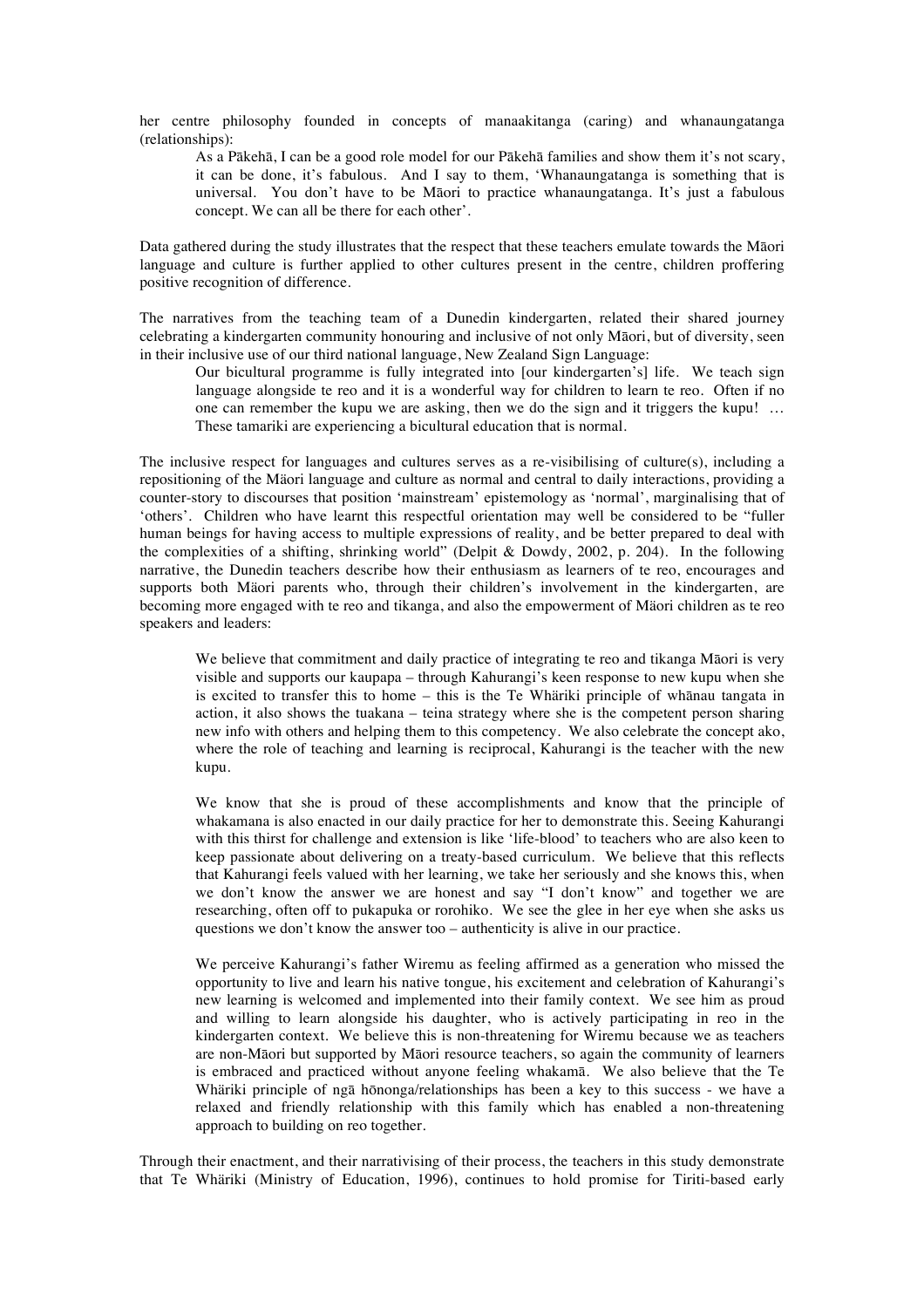childhood practice. For these educators, Tiriti-based practice is an enactment of whanaungatanga, or collective responsibility for wellbeing (Durie, 1997; Pere, 1982; G. H. Smith, 1995), as reflected within Te Whäriki which states that "The well-being of children is interdependent with the well-being and culture of adults in the early childhood setting; whänau/families; local communities and neighbourhoods", and requires that their cultures and knowledges are respected (Ministry of Education, 1996, p. 42). As Carlina Rinaldi (2006) has signalled, wellbeing should be viewed through a collective rather than individualistic lens, recognising our inter-connectedness within communities, across cultures, and as planetary citizens.

### *Conclusion:*

The legacy of our colonialist heritage is seen in the ongoing educational and socio-economic disparities for Mäori (Ministry of Education, 2007; Ministry of Health, 2006). Well-intended government policies to increase the participation of Mäori in early childhood education are unlikely to succeed until "quality, culturally validating early childhood services are locally available and affordable to these families" (Ritchie & Rau, 2007, p. 111). The teachers within this study demonstrate enactment of Tiriti-based pedagogies, inclusive and affirming of Mäori and other members of their communities. Whilst the Mäori teacher co-researchers were fluent speakers of te reo, the other teachers exhibited varying levels of competency, yet, as seen in the example above, sought strategies to support their ongoing language development. Many actively sought the support of Mäori colleagues and whänau in order to enhance their programmes' Mäori content.

Since our education sector remains largely monolingual, prospective teachers arrive at teacher education provider institutions with a 'deficit' in terms of proficiency in te reo, despite its 'official language' status. Teacher education providers are thus a potentially crucial intervention site in breaking the self-perpetuating cycle of the assumption of dominance and superiority by Western institutions throughout the colonial era. With the bilingual curriculum Te Whäriki as our overarching inspiration, and with its historically strongly progressive and socio-culturally responsive paradigm, early childhood care and education in this country is positioned to provide potentially powerful counter-narratives to colonialist and deficit pedagogies.

# References:

- Bartolome, L. I. (1994). Beyond the Methods Fetish: Toward a Humanizing Pedagogy. *Harvard, Educational Review, 64*(2), 173-194.
- Bishop, R. (2005). Freeing Ourselves from Neocolonial Domination in Research: A Kaupapa Māori Approach to Creating Knowledge. In N. K. Denzin & Y. S. Lincoln (Eds.), *The Sage Handbook of Qualitative Research* (3rd ed., pp. 109-164). Thousand Oaks, California: Sage.
- Booze, R., Greer, C., & Derman-Sparks, L. (1996). Creating Culturally Consistent and Inclusive Early Childhood Programs for All Children and Families. *Child Care Information and Exchange, 1*, 60-62.
- Bowman, B. (1991). Educating Language Minority Children: Challenges and Opportunities. In S. L. Kagan (Ed.), *The Care and Education of America's Young Children: Obstacles and Opportunities* (pp. 17-29). Chicago: University of Chicago.
- Cannella, G., & Viruru, R. (2004). *Childhood and (Post) Colonization: Power, Education and Contemporary Practice*. London: Routledge.
- Carr, M. (2000). Seeking children's perspectives about their learning. In A. B. Smith, N. J. Taylor & M. M. Gollop (Eds.), *Children's Voices. Research, Policy and Practice.* Auckland: Pearson.
- Clandinin, D. J. (2007). *Handbook of Narrative Inquiry*. Thousand Oaks, California: Sage.
- Clandinin, D. J., Huber, J., Huber, M., Murphy, M. S., Orr, A. M., Pearce, M., et al. (2006). *Composing Diverse Identities. Narrative inquiries into the interwoven lives of children and teachers*. London and New York: Routledge.
- Cooper, D., & Tangaere, A. R. (1994). A Critical Analysis of the Development of Early Childhood Education in Aotearoa. In E. Coxon, K. Jenkins, J. Marshall & L. Massey (Eds.), *The Politics of Learning and Teaching in Aotearoa-New Zealand* (pp. 82-111). Palmerston North: Dunmore.
- Cubey, P. (1992). *Responses to the Treaty of Waitangi in Early Childhood Care and Education.* Unpublished M.Ed. Thesis, Victoria University of Wellington, Wellington.
- Dahlberg, G., Moss, P., & Pence, A. (1999). *Beyond Quality in Early Childhood & Care: Postmodern Perspectives.* Florence, KY, USA: Taylor & Francis.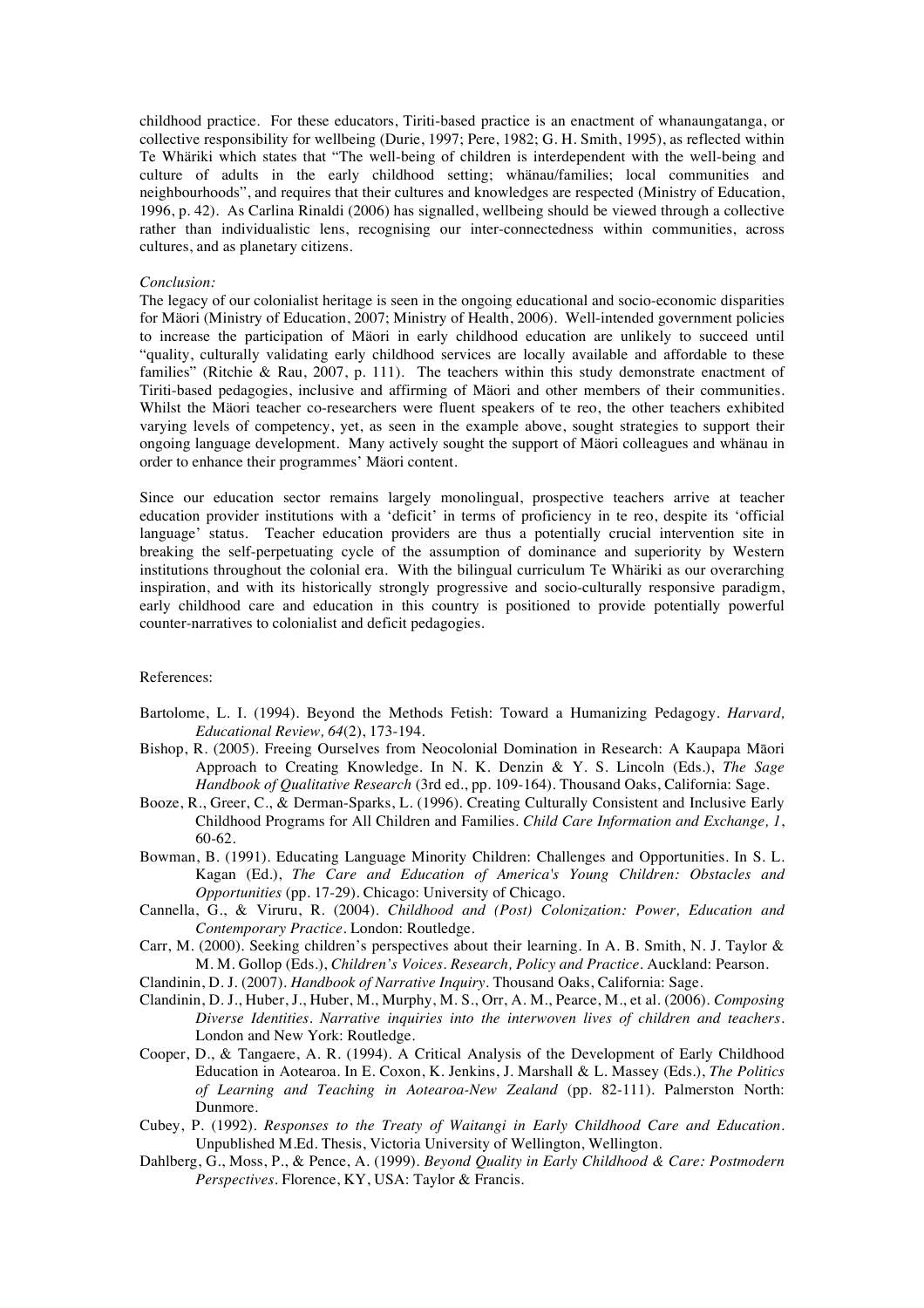- Darder, A. (1991). *Culture and Power in the Classroom: A Critical Foundation for Bicultural Education*. Westport, CT: Bergin and Garvey.
- Delpit, L., & Dowdy, J. K. (Eds.). (2002). *The skin that we speak. Thoughts on language and culture in the classroom*. New York: The New Press.
- Duhn, I. (2007). *Honouring the voices of children in early childhood education? A poststructural/socio-cultural perspective.* Paper presented at the Language Education and Diversity Conference, November 21-24, University of Waikato, Hamilton, New Zealand.
- Durie, M. H. (1997). Whānau, Whanaungatanga and Healthy Māori Development. In P. Te Whāiti, M. McCarthy & A. Durie (Eds.), *Mai i Rangiātea. Māori Wellbeing and Development* (pp. 1-24). Auckland: Auckland University Press with Bridget Williams Books.
- Gibbs, C. (2006). *To be a Teacher : Journeys towards Authenticity*. Auckland: Pearson Prentice Hall.
- Gonzalez-Mena, J. (1992). Taking a Culturally Sensitive Approach to Infant-Toddler Programs. *Young Children, 47*(2), 4-18.
- Graue, E., & Hawkins, M. (2007). Relations, refractions, and reflections in research with children. In L. D. Soto & B. B. Swadener (Eds.), *Power & Voice in Research with Children* (pp. 45-54). New York: Peter Lang.
- Harkess, C. (2004). *Ethnicity in the Early Childhood Education Teacher-led Workforce*: Demographic and Statistical Analysis Unit, Ministry of Education.
- Hawira, O., Mitchell, L., & Baxter, J. (1990). Starting Early. *PPTA Journal, Term 1*, 12-13.
- Hewitt, K.-A. (1996). Our Culture/Your Good Intentions. *Primary Voices K-6, 4*(3), 38-41.
- Hyun, E. (1998). *Making Sense of Developmentally and Culturally Appropriate Practice (DCAP) in Early Childhood Education*. New York: Peter Lang.
- Jackson, M. (1992). The Treaty and the Word: The Colonisation of Māori Philosophy. In G. Oddie & R. Perrett (Eds.), *Justice, Ethics, and New Zealand Society* (pp. 1-10). Auckland: Oxford University Press.
- Jackson, M. (2007). Globalisation and the Colonising State of Mind. In M. Bargh (Ed.), *Resistance: an Indigenous Response to Neoliberalism* (pp. 167-182). Wellington: Huia.
- Jipson, J., & Jipson, J. (2005). Confidence Intervals. Doing research with young children. In L. D. Soto & B. B. Swadener (Eds.), *Power & Voice in Research with Young Children* (pp. 35-43). New York: Peter Lang.
- Jordan, C. (1985). Translating Culture: from Ethnographic Information to Educational Program. *Anthropology and Education Quarterly, 16*(2), 105-123.
- Jordan, C. (1995). Creating Cultures of Schooling: Historical and conceptual background of the KEEP/Rough Rock Collaboration. *The Bilingual Research Journal, 19*(1), 83-100.
- Kiro, C. (2005). Children as Rights Holders: Considerations for Research. *New Zealand Research in Early Childhood Education, 8*, 1-9.
- Ladson-Billings, G. (1995). But That's Just Good Teaching! The Case for Culturally Relevant Pedagogy. *Theory into Practice, 34*(3), 159-165.
- Love, C. (2002). *Partnership for Children and Families Project. Maori perspectives on collaboration and colonisation in contemporary Aotearoa/New Zealand child and family welfare policies and practices*. Waterloo, Ontario, Canada: Wilfred Laurier University.
- Mac Naughton, G. (2005). Confronting a 'will to truth'. Troubling truths of the child post-structurally. In *Doing Foucault in early childhood studies. Applying poststructural ideas.* (pp. 42-74). London and New York: Routledge.
- Mac Naughton, G. (2005). *Doing Foucault in early childhood studies. Applying poststructural ideas.* . London and New York Routledge.
- Mac Naughton, G., Smith, K., & Lawrence, H. (2003). *Hearing young children's voices: ACT Children's Strategy. Consulting with Children Birth to Eight Years of Age*. Melbourne: Children's Services Branch ACT Department of Education, Youth and Family Services. Centre for Equity and Innovation in Early Childhood, University of Melbourne.
- Mangione, P. L., Lally, J. R., & Singer, S. (1993). *Essential Connections: Ten Keys to Culturally Sensitive Child Care*: Far West Laboratory for Educational Research and Development.
- May, H. (1992). Learning Through Play: Women, Progressivism and Early Childhood Education 1920s-1950s. In S. Middleton & A. Jones (Eds.), *Women and Education in Aotearoa 2* (pp. 83-101). Wellington: Bridget Williams Books.
- May, H. (1997). *The discovery of early childhood*. Auckland: Bridget Williams Books, Auckland University Press.
- May, H. (2001). *Politics in the Playground. The world of early childhood in postwar New Zealand.* Wellington: Bridget Williams Books and New Zealand Council for Educational Research.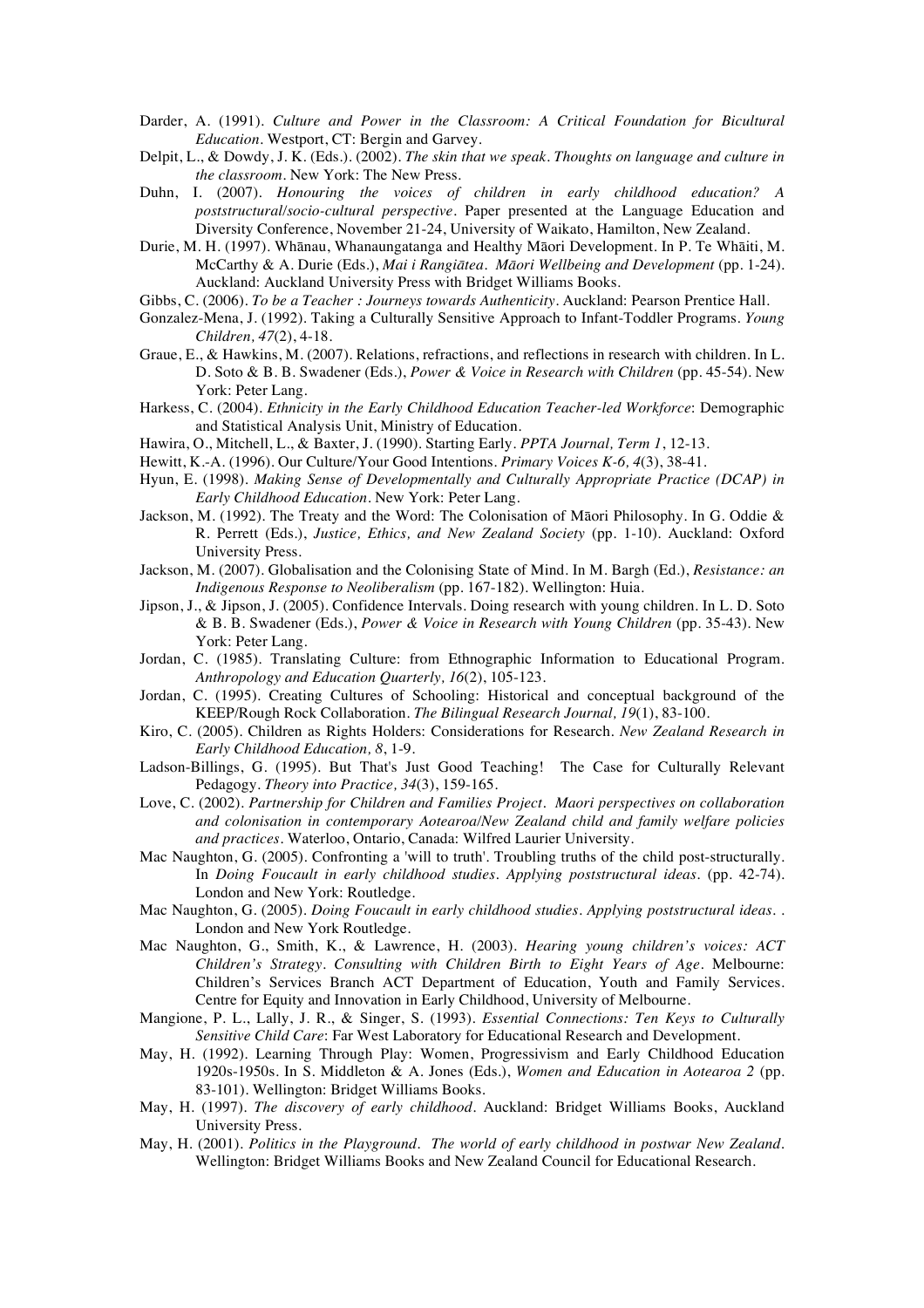- May, H. (2006). 'Being Froebelian': An Antipodean Analysis of the History of Advocacy and Early Childhood. *History of Education, 35*(2), 245-262.
- May, S. (1999). Critical Multiculturalism and Cultural Difference: Avoiding Essentialism. In S. May (Ed.), *Critical Multiculturalism. Rethinking Multicultural and Antiracist Education.* (pp. 11- 41). London: Falmer.
- Mead, L. T. T. R. (1996). *Ngā Aho o te Kākahu Mātauranga: The Multiple Layers of Struggle by Maori in Education.* Unpublished D.Phil Thesis, University of Auckland, Auckland.
- Milner, H. R. I. (2007). Race, culture, and researcher positionality: Working through dangers seen, unseen, and unforseen. *Educational Researcher, 36*(7), 388-400.
- Ministry of Education. (1993). *Te Whäriki, Draft Guidelines for Developmentally Appropriate Programmes in Early Childhood*. Wellington: Learning Media.
- Ministry of Education. (1996). *Te Whāriki. He Whāriki Mātauranga mō ngā Mokopuna o Aotearoa: Early Childhood Curriculum.* Wellington: Learning Media.
- Ministry of Education. (2007). *Ngā Haeata Mātauranga. Annual Report on Maori Education 2006/2007.* Wellington: Ministry of Education.
- Ministry of Education. (2008). *Ka Hikitia Managing for Success: Māori education strategy 2008- 2012.* Wellington: Ministry of Education.
- Ministry of Health. (2006). *Decades of Disparity III. Ethnic and Socioeconomic Inequalities in Mortality, New Zealand 1988-1999*. Wellington: Ministry of Health and University of Otago.
- Ministry of Social Development. (2007). The Social Report. Retrieved 30 July, 2008 from http://www.socialreport.msd.govt.nz/documents/sr07-cultural-identity.pdf
- O'Loughlin, M. (1995). *If not 'child development', then what? Six propositions concerning children, their worlds, and the language we use to describe them.* Paper presented at the Reconceptualizing Early Childhood Education: Research, Theory, and Practice. Fifth Interdisciplinary conference, Santa Rosa, CA.
- Osborne, B. (1991). Towards an ethnology of culturally responsive pedagogy in small-scale remote communities: Native American and Torres Strait Islander. *Qualitative Studies in Education, 4*(1), 1-17.
- Pere, R. R. (1982). *AKO. Concepts and Learning in the Māori Tradition. Working Paper No 17.* Hamilton: Department of Sociology, University of Waikato.
- Prout, A. (2000). Children's Participation: Control and Self-realisation in British Late Modernity. *Children and Society, 14*, 304-315.
- Rau, C. (2007). Shifting Paradigms: Māori Women at the interface of Te Tiriti (Treaty) based Early Childhood Education in Aotearoa. *Childrenz Issues, 11*(1), 33-36.
- Rau, C., & Ritchie, J. (2003). *Māori led Partnership. A model for Tiriti implementation.* Paper presented at the 8th Early Childhood Convention, Palmerston North.
- Rinaldi, C. (2006). *In Dialogue with Reggio Emilia*. London: Routledge.
- Ritchie, J. (1999). The Use of Te Reo Mäori in Early Childhood Centres. *Early Education, 20*(Winter), 13-21.
- Ritchie, J. (2002). *"It's Becoming Part of Their Knowing": A Study of Bicultural Development in an Early Childhood Teacher Education Setting in Aotearoa/New Zealand.* Unpublished PhD thesis, University of Waikato, Hamilton.
- Ritchie, J. (2007). *Collective storying of Tiriti-based early childhood praxis.* Paper presented at the 9th Early Childhood Convention. , Rotorua, 23-28 September.
- Ritchie, J., & Rau, C. (2006). Whakawhanaungatanga. Partnerships in bicultural development in early childhood education. Final Report from the Teaching & Learning Research Initiative Project. Retrieved from http://www.tlri.org.nz/pdfs/9207\_finalreport.pdf:
- Ritchie, J., & Rau, C. (2007). Mā wai ngā hua? 'Participation' in early childhood in Aotearoa/New Zealand. *International Journal of Educational Policy, Research, & Practice: Reconceptualizing Childhood Studies, 8*(1), 101-116.
- Ritchie, J. & Rau, C. (in press). Te Puawaitanga– partnerships with tamariki and whānau in bicultural early childhood care and education. Final Report. Wellington: NZCER.
- Schulz, R., Schroeder, D., & Brody, C. M. (1997). Collaborative narrative inquiry: fidelity and the ethics of caring in teacher research. *Qualitative Studies in Education, 10*(4), 473-485.
- Smith, A. B., Taylor, N. J., & Gollop, M. M. (Eds.). (2000). *Children's Voices. Research, Policy and Practice.* . Auckland: Pearson.
- Smith, G. H. (1990). Taha Mäori: Pakeha Capture. In J. Codd, R. Harker & R. Nash (Eds.), *Political Issues in New Zealand Education* (second edition ed., pp. 183-197). Palmerston North: Dunmore.